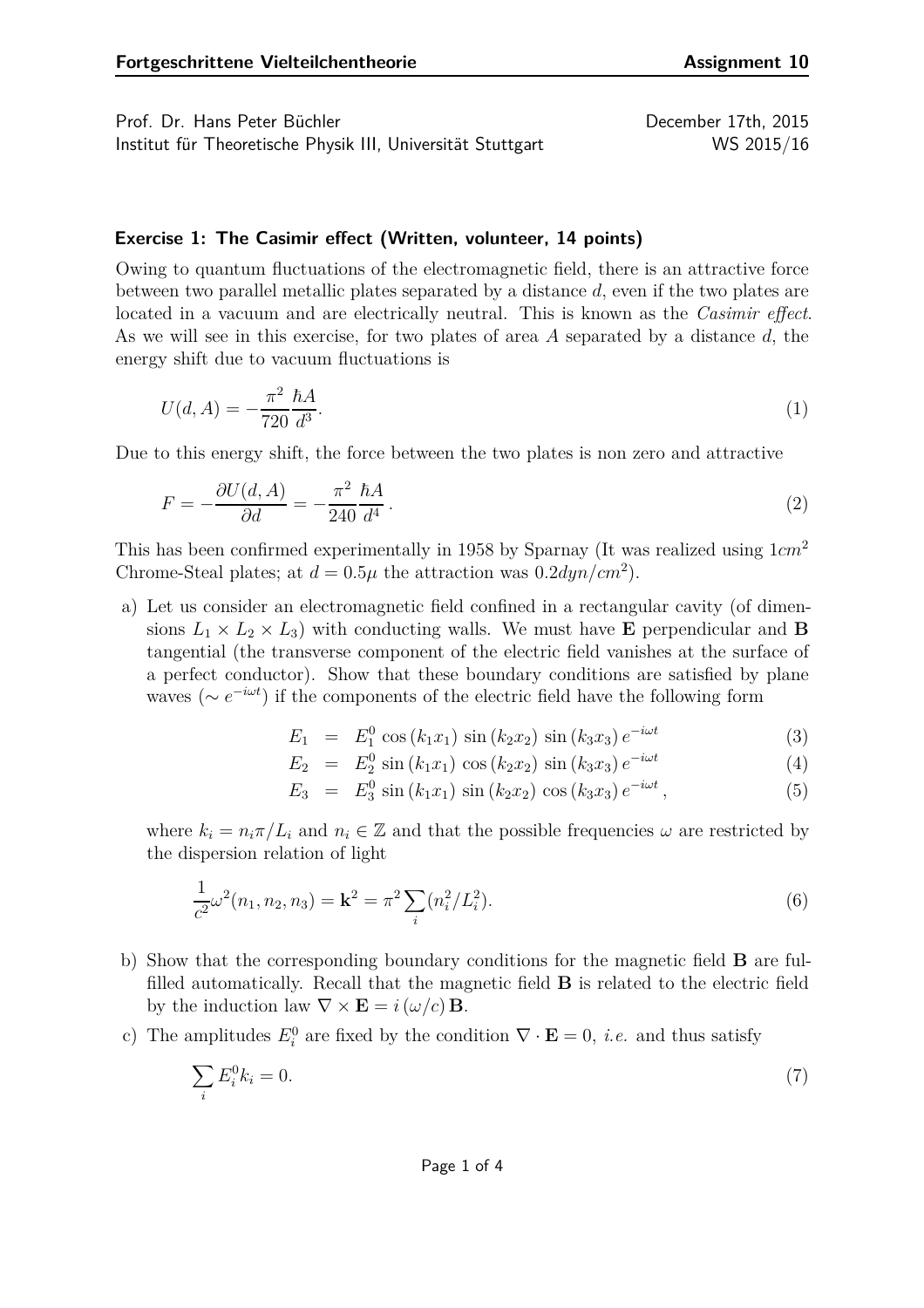

Figure 1: Setup of the two plates used to measure the Casimir effect.

Show that in general equation [\(7\)](#page-0-0) has two linearly independent solutions, corresponding to the two polarizations of the electromagnetic field, except when one of the  $n_i$  vanish, that there is just one solution. If more than one vanish then there is no solution.

d) Consider now two conducting and non-charged plates of dimensions *L* × *L* placed in a parallelogram with conducting walls as shown in the Figure 1. One conducting plate is fixed at the beginning of the box, while the second plate is chosen to be at a distance *d* from the former. This second plate will be moved to a distance *R/η* (with arbitrary  $\eta > 0$ ) in a forthcoming step. We can define

<span id="page-1-1"></span>
$$
U(d, L, R) := \mathcal{E}_I(d) + \mathcal{E}_{II}(R - d) - [\mathcal{E}_{III}(R/\eta) + \mathcal{E}_{IV}(R - R/\eta)], \qquad (8)
$$

as the energy difference between the zero point energies of the initial and final configurations, where  $\mathcal{E}_I$ ,  $\mathcal{E}_{II}$ ,  $\mathcal{E}_{III}$ ,  $\mathcal{E}_{IV}$  refer to the zero-point energy of each subspace, respectively. Show that each of them is divergent.

Defining these subspaces are indeed a tool to avoid divergences, as we are actually interested in taking the limit

<span id="page-1-0"></span>
$$
U(d, L) = \lim_{R \to \infty} U(d, L, R) . \tag{9}
$$

Thus, we need first to regularize the sums of the zero-point energy prior to calculation of Eq. [\(9\)](#page-1-0). After the computation of Eq. [\(9\)](#page-1-0), we will undo the regularization.

e) A convenient regularization method is the following

$$
\mathcal{E}_{I,II} \to \mathcal{E}_{I,II}^{reg} = \sum_{\omega} \frac{1}{2} \hbar \omega \exp[-\alpha \omega/\pi c] \ . \tag{10}
$$

Taking into account the dispersion relation [\(6\)](#page-0-1) we have

<span id="page-1-2"></span>
$$
\mathcal{E}_I^{reg} = \hbar c \sum_{l,m,n} k_{l,m,n}(d,L,L) \exp[-(\alpha/\pi) k_{l,m,n}(d,L,L))], \qquad (11)
$$

where

$$
k_{l,m,n}(d,L,L) = \sqrt{\left(\frac{l\pi}{d}\right)^2 + \left(\frac{m\pi}{L}\right)^2 + \left(\frac{n\pi}{L}\right)^2}.
$$
\n(12)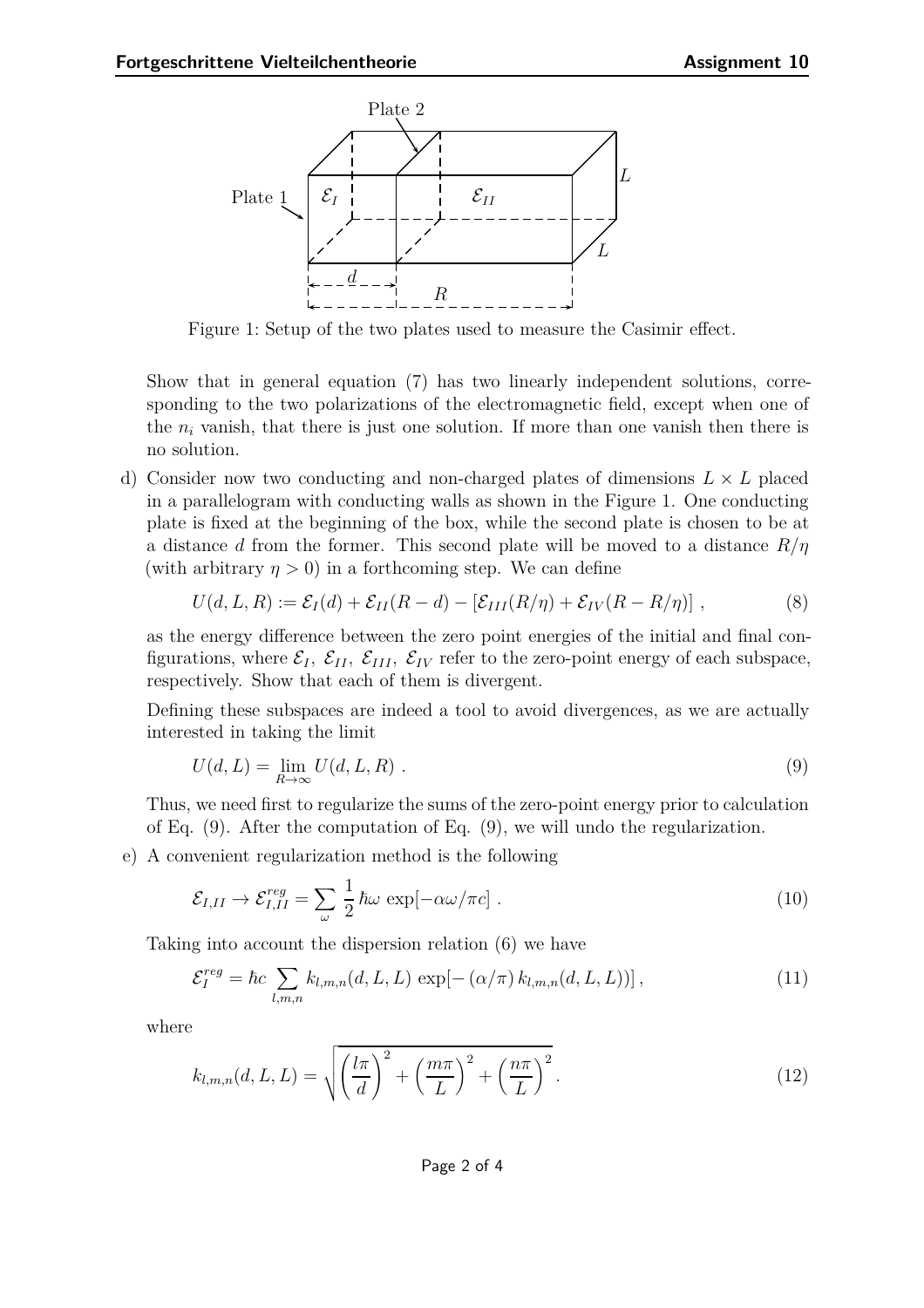We can define the regularized energy difference Eq. [\(8\)](#page-1-1) as

<span id="page-2-0"></span>
$$
U^{reg}(d, L, R, \alpha) = \mathcal{E}_I^{reg}(d) + \mathcal{E}_{II}^{reg}(R - d) - \{ \mathcal{E}_{III}^{reg}(R/\eta) + \mathcal{E}_{IV}^{reg}(R - R/\eta) \} .
$$
 (13)

f) Let us consider the sum in equation [\(11\)](#page-1-2). Consider very large *L* and replace the sums over *m* and *n* by integrals (a more precise way would be to study  $U^{reg}(d, R, L^2, \alpha)/L^2$ when *L* goes to infinity) obtaining

<span id="page-2-1"></span>
$$
\mathcal{E}_{I}^{reg}(d, L, \alpha) = \hbar c \sum_{l=0}^{\infty} \int_{0}^{\infty} dm \int_{0}^{\infty} dn \sqrt{\left(\frac{l\pi}{d}\right)^{2} + \left(\frac{m\pi}{L}\right)^{2} + \left(\frac{n\pi}{L}\right)^{2}} \times \exp\left[-\frac{\alpha}{\pi} \sqrt{\left(\frac{l\pi}{d}\right)^{2} + \left(\frac{m\pi}{L}\right)^{2} + \left(\frac{n\pi}{L}\right)^{2}}\right].
$$
\n(14)

In equation [\(13\)](#page-2-0) the term with  $l = 0$  does not contribute to the sum. Therefore we can neglect it. Transform equation [\(14\)](#page-2-1) into

$$
\mathcal{E}_I^{reg} = -\frac{\pi^2}{4}\,\hbar c\,L^2\,\frac{d^3}{d\alpha^3}\,\sum_{l=1}^{\infty}\int_0^{\infty}\frac{dz}{1+z}\exp\left[-\frac{l}{d}\,\alpha\,\sqrt{1+z}\right].\tag{15}
$$

Perform the sum over *l* and then take the derivative with respect to  $\alpha$ , arriving to

$$
\mathcal{E}_I^{reg} = \frac{\pi^2 \hbar c L^2}{2d} \frac{d^2}{d\alpha^2} \frac{d/\alpha}{\exp[\alpha/d] - 1}.
$$
\n(16)

**Hint:**  $\frac{y}{e^y-1} = \sum_{n=0}^{\infty} \frac{B_n}{n!} y^n$  where the *B<sub>n</sub>* are the Bernoulli numbers.

g) Calculate *U reg* and obtain Eq. (1) by taking the limits

$$
\lim_{R \to \infty} \lim_{\alpha \to 0} U^{reg}(d, L, R, \alpha) \tag{17}
$$

## **Exercise 2: Quantum collapses and revivals (Oral)**

In this exercise, we will study the effect of a coherent single-mode electromagnetic field interacting with a two-level atom in a cavity. We will see that the revival of the atomic population inversion after its collapse is a direct consequence of the quantum nature of the electromagnetic field.

a) Show that the Hamiltonian operator for a single mode electromagnetic field interacting resonantly with a two-level atom can be written as

$$
H = H_0 + H_1, \quad H_0 = \hbar\omega(b^{\dagger}b + \sigma^z), \quad H_1 = \hbar g(b\sigma^+ + b^{\dagger}\sigma^-) \tag{18}
$$

where the operators  $b, b^{\dagger}$  correspond to the single mode of the electromagnetic field of the cavity, and  $\sigma^z, \sigma^+, \sigma^-$  to the spin operator of the atom. This is known as the the Jaynes-Cummings model.